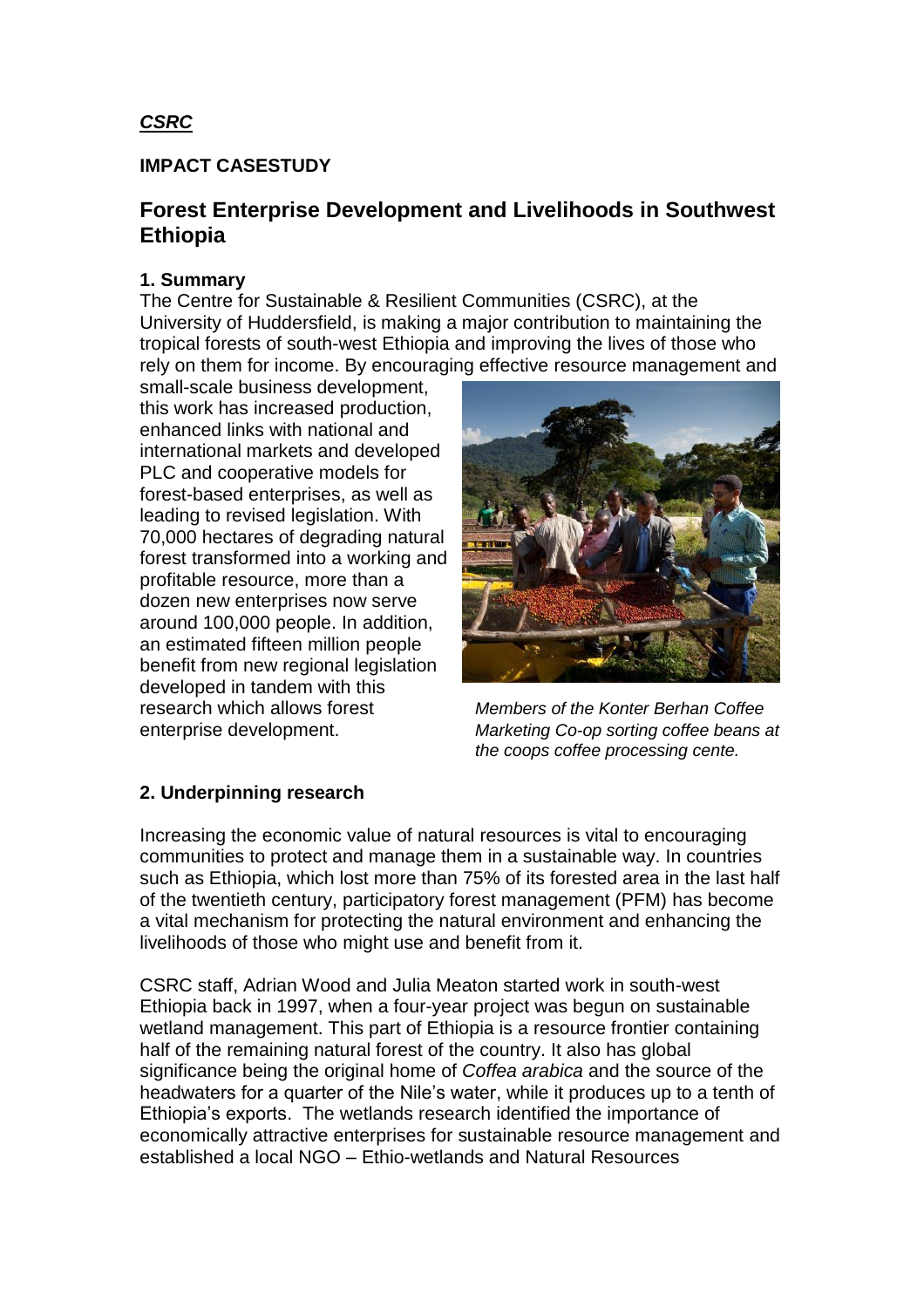Association, (EWNRA) and a European Economic Interest Grouping (EEIG) of which Huddersfield is a member.

Research on forest enterprises started in 1998 with a study by Yihenew Zewdie, an Ethiopian PhD student, on non-timber forest products (NTFPs). Zewdie"s thesis was published in 2002, and a year later a series of research projects intended to develop NTFP enterprises as a basis for sustainable forest management and livelihood improvement was started. These were part of an initial forest management and enterprise project funded primarily by the EU which has been extended through subsequent projects with evolving foci and is continuing up to 2019.

Baseline research in 2003 and 2004 was followed by more specific studies into institutions and incentives for forest management, silviculture, NTFPs, and forest enterprise development. These were carried out by Ethiopian project staff and supported by local and international consultants. This work, which is on-going, has been undertaken with the local NGO and international EEIG partners from the earlier wetland research. The methodology is action research and involves testing the application of different arrangements to make the forest a profitable and competitive land use which will improve livelihoods.

The studies revealed that small-scale, forest-based trading enterprises supplement the incomes of three quarters of households in the project area. It was shown that their value could be developed through increased production, improved quality, enhanced market links and improvements in the value chain – all of which could be facilitated by revised legislation – and that such development could form the basis for augmenting the forest's value to local communities. The research cautioned that simply handing over forest from government to local communities through PFM would not represent a sufficiently attractive proposition for the communities and that the prospect of greater economic returns would be key.

These overarching findings have since been supplemented by more specific insights from production trials and evaluations of alternative institutional forms for forest management and trading in forest products. Others research has explored the potential of carbon trading, the need to develop appropriate support institutions for managing such income, the importance of the economies of scale and the scope to develop Ethiopian cardamom"s role in the spice trade**.** 

### **3. The contribution, impact or benefit**

This research into maximising the value of the tropical forests of south-west Ethiopia has played a significant role in bringing about a shift from ineffective state conservation efforts to the active and productive management of forest resources by empowered, organised, and informed communities who are developing a range of enterprises. This is having a diverse and wide-ranging impact in terms of forest business and product development, environmental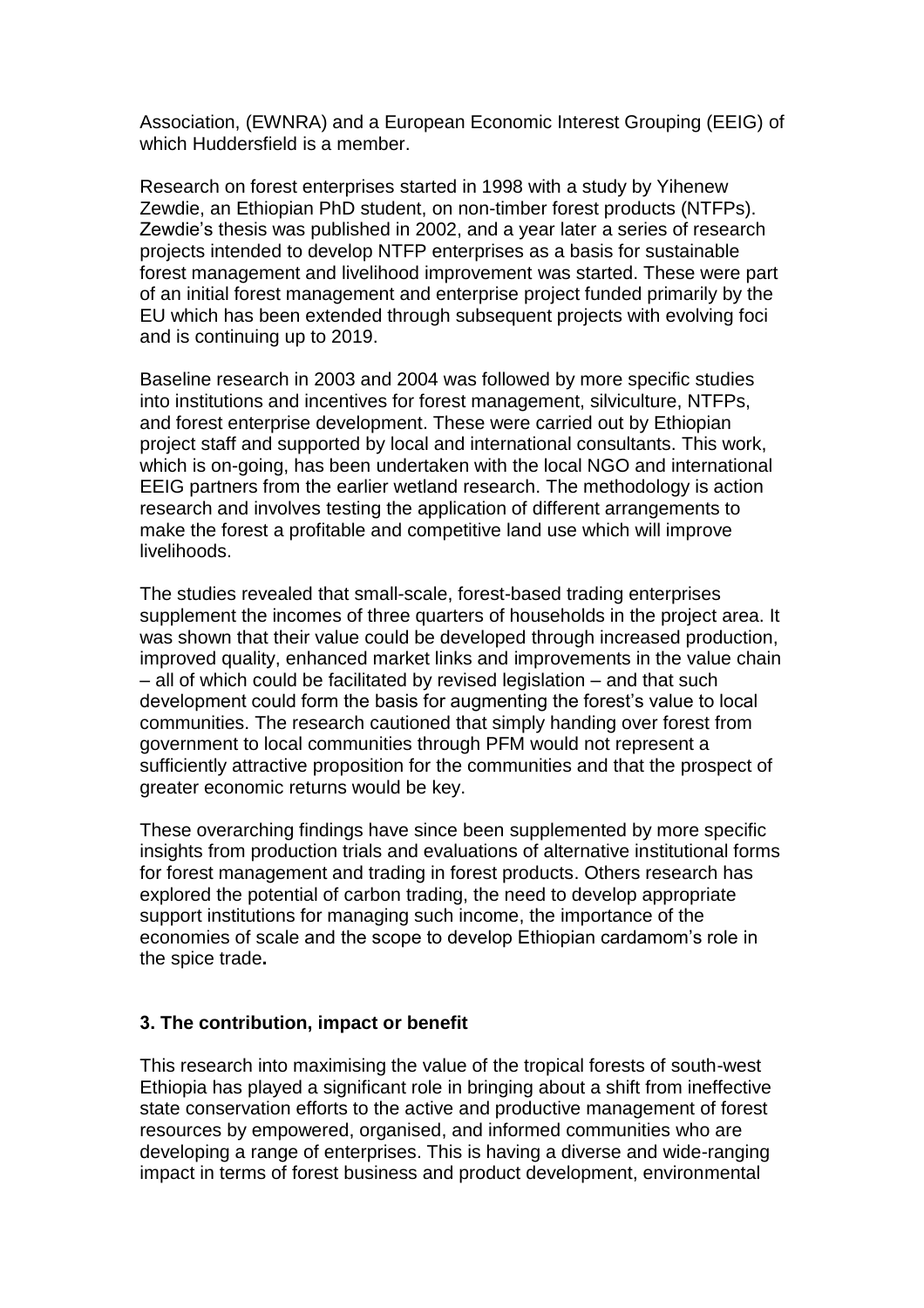management and improved livelihoods. More than 100,000 forest users have been directly affected by the work of these CSRC projects, another 200,000 in the area and up to 15 m in the region have benefited indirectly from revised legislation, while the forest using communities now actively manage in excess of 70,000 hectares as working forest.

The research has helped transform the local business landscape. Seven forest product cooperatives have been established, most of them since 2011, including one that has brought a forest-dwelling minority group, the Mejengir, traditionally hunter-gatherer people, into the commercial world. Six honey-

marketing PLCs were established with community groups, and through them trade has increased tenfold and the prices for farmers' forest honey has risen six fold since 2008. There has been a marked increase in the home production of NTFPs which has led to the greater involvement of women with backyard spice and honey production. The total number of people directly or indirectly *A member of the Kontir Berhan Forest* employed in forest-based enterprises *Coffee Marketing Co-op receiving her* now stands at 3,000. *first dividend payment*



The action research by CSRC staff has also highlighted the importance of improved trade links – both nationally and internationally – to ensuring the success of these developments. As a result, local traders have been able to forge relationships with honey buyers from Addis Ababa and through them to the German fair-trade market and the Body Shop chain in the UK. They have established links with national level spice traders; and have earned



certification of forest coffee for fair trade through Netherlands-based Utz Kapeh, which oversees a worldwide programme designed to promote responsible practices and "sustainable quality" among coffee, cocoa and tea farmers. Trade figures clearly evidence the impact of these advances with already over 100,000 kg of honey sold in 2011.

*Natural Forest honey from traditional Mejengir wood hives set in trees in the forest.* 

The contribution of this field research and the lessons shared with government and communities has also been reflected in the growth, influence and success of institutions specifically dedicated to forest management and trade and the policy environment in which they operate. In 2012 and 2013 five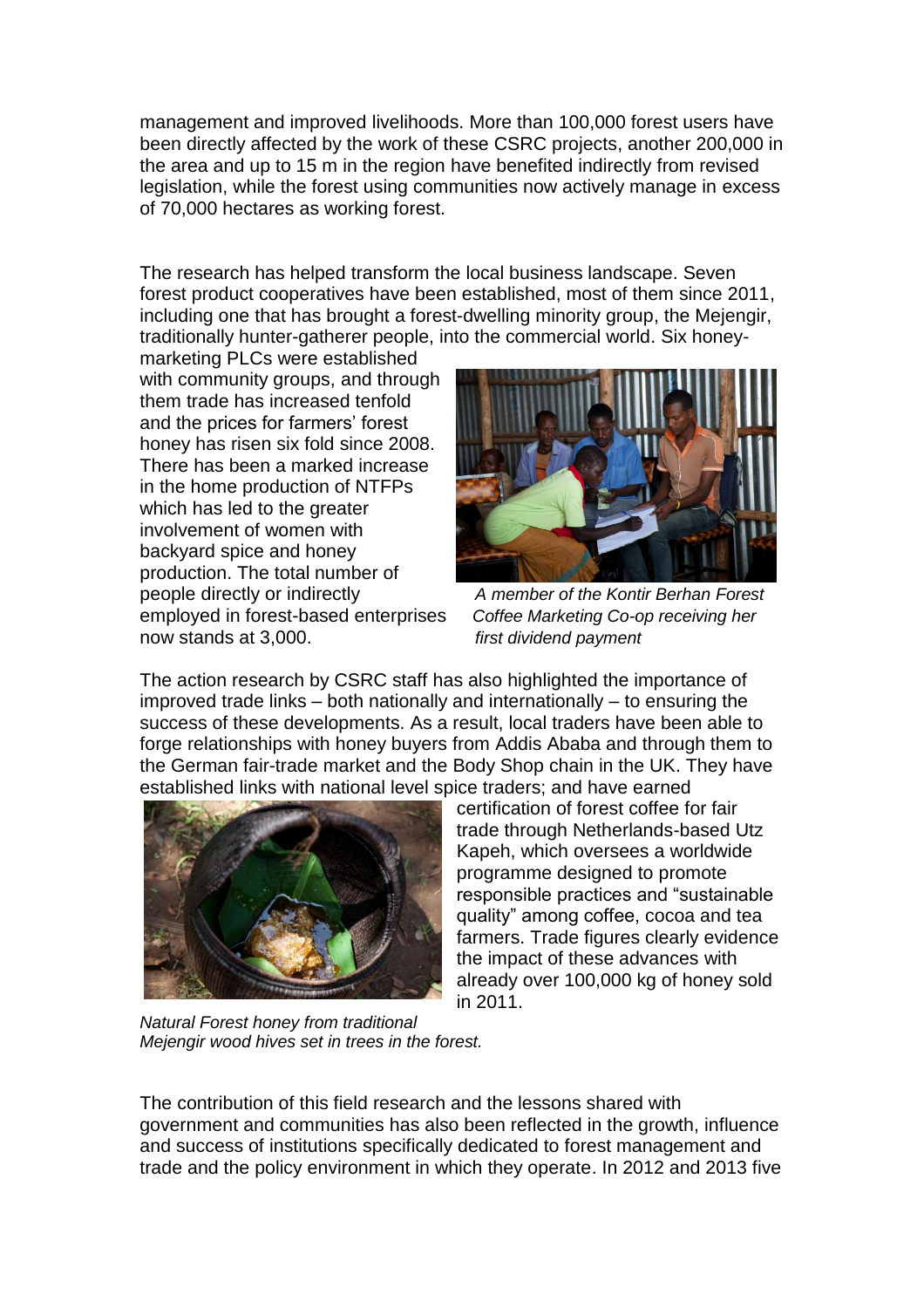Participatory Forest Management Associations – one per district – were

established to coordinate community-based active management of the forests, supported by some 150 PFM member groups that oversee forest enterprise, trade and management at a community level. As illustrated by data assembled by the researchers, the management skills employed by these organisations, which are informed by a far greater appreciation of the inherent worth of *Member of the Sheko Woreda Forest*  their surroundings, have contributed *Management Association, monitoring*  to a notable reduction in forest *the status of the forest in using the* 



clearance in recent years. "*thumb method' to determine the age of trees.* 

All of the above factors have combined to produce various impacts on the livelihoods of local populations that, thanks to the research, have a much greater understanding of the economic importance of their forests. Survey data from 2012 and 2013 show a significant proportion of family income is now obtained through trade in forest products.

The research"s influence on policy has been crucial to enabling and accelerating these various advances, with the projects research and training shaping a number of key reforms. In 2012 a new regional government forest policy was promulgated with the specific aims of enveloping a working forests/forest enterprise view and encouraging the development of multiple products to add value to the forest. In 2013 new forest management regulations were prepared to allow a wider range of forest-based enterprises to be developed both by communities and by individuals.

The revised legislation applies to the 15m people in Southern Region, almost all of whom use forest products in their daily lives, and of whom 5m live in districts with major areas of forest cover.

Awareness of the revised legislation has been raised by a dissemination campaign targeting not just communities but local government offices. Further efforts, to support the national level debate about forest policy have included conference presentations and workshops within Ethiopia. These have been vital for engaging different audiences and the consequent successful adoption and implementation of the findings from this research.

### **References**

Abebe Haile Gebremariam, Million Bekele and Ridgewell, A. (2009) Small and medium forest enterprises in Ethiopia. IIED Small and Medium Forest Enterprise Series No. 26. FARM-Africa and International Institute for Environment and Development, London, UK. ISBN: 978-1-84369-720-6